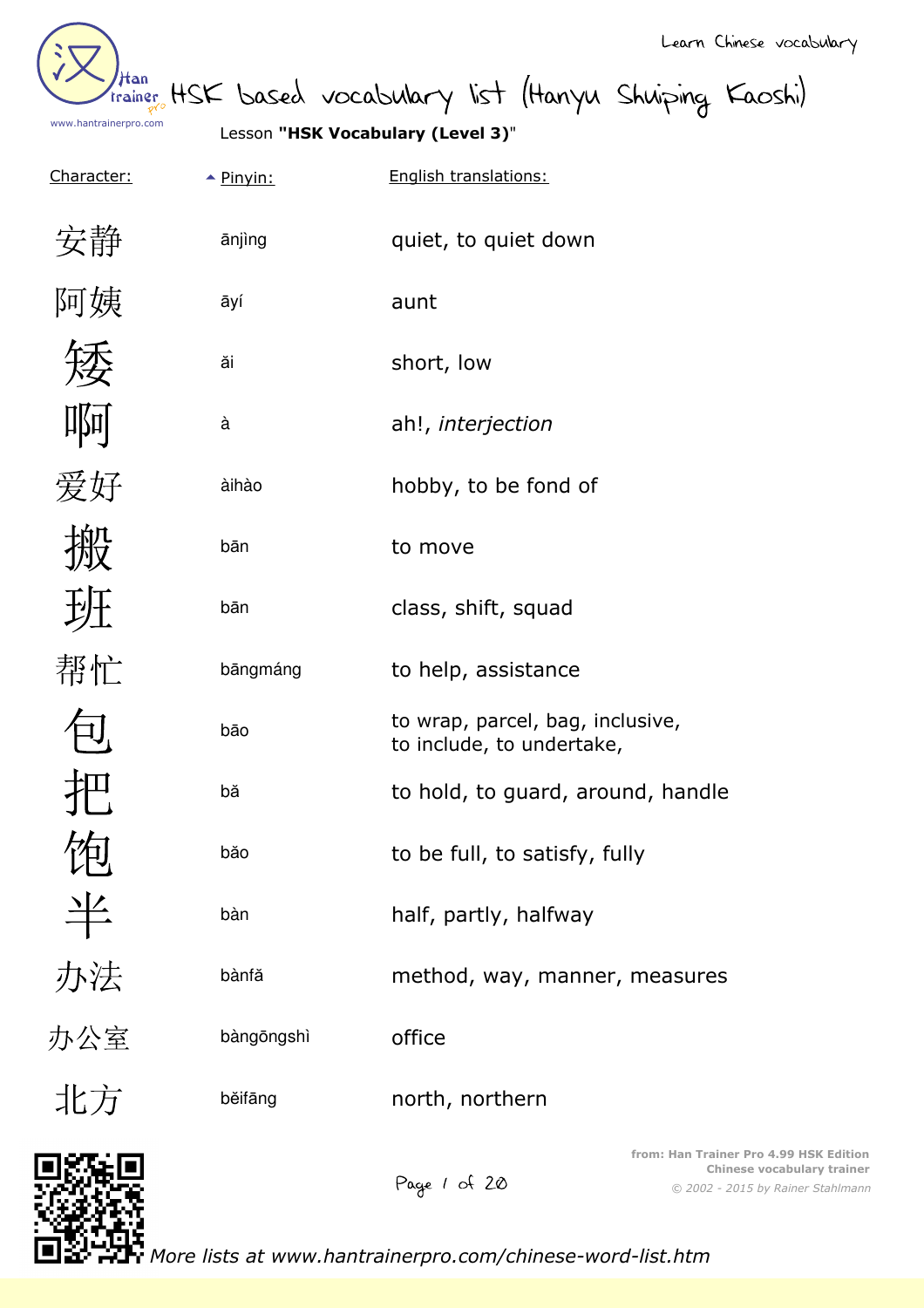| /tan<br>trainer       |  |
|-----------------------|--|
| www.hantrainerpro.com |  |

HSK based vocabulary list (Hanyu Shuiping Kaoshi)

Lesson **"HSK Vocabulary (Level 3)**"

| Character: | $\triangle$ Pinyin: | English translations:                           |  |
|------------|---------------------|-------------------------------------------------|--|
|            | bèi                 | by, blanket                                     |  |
| 宾馆         | bīnguăn             | hotel, guesthouse                               |  |
| 冰箱         | bīngxiāng           | refrigerator                                    |  |
| 鼻子         | bízi                | nose                                            |  |
| 比较         | bĭjiào              | to compare, contrast, relatively                |  |
| 比赛         | bĭsài               | match, to play, to compete (with)               |  |
| 必须         | bìxū                | must                                            |  |
| 表示         | biăoshì             | to indicate                                     |  |
| 表演         | biăoyăn             | performance, to act,<br>to demonstrate          |  |
| 变化         | biànhuà             | change, to change                               |  |
| 别人         | biérén              | other people, the others                        |  |
| 参加         | cānjiā              | to join, to take, to take part in,<br>to attend |  |
|            | cái                 | just, ability, only                             |  |
| 草          | căo                 | grass, careless, to draft,<br>cursive hand      |  |
| 菜单         | càidān              | menu                                            |  |
|            |                     |                                                 |  |



Page 2 of 20

*© 2002 - 2015 by Rainer Stahlmann* **from: Han Trainer Pro 4.99 HSK Edition Chinese vocabulary trainer**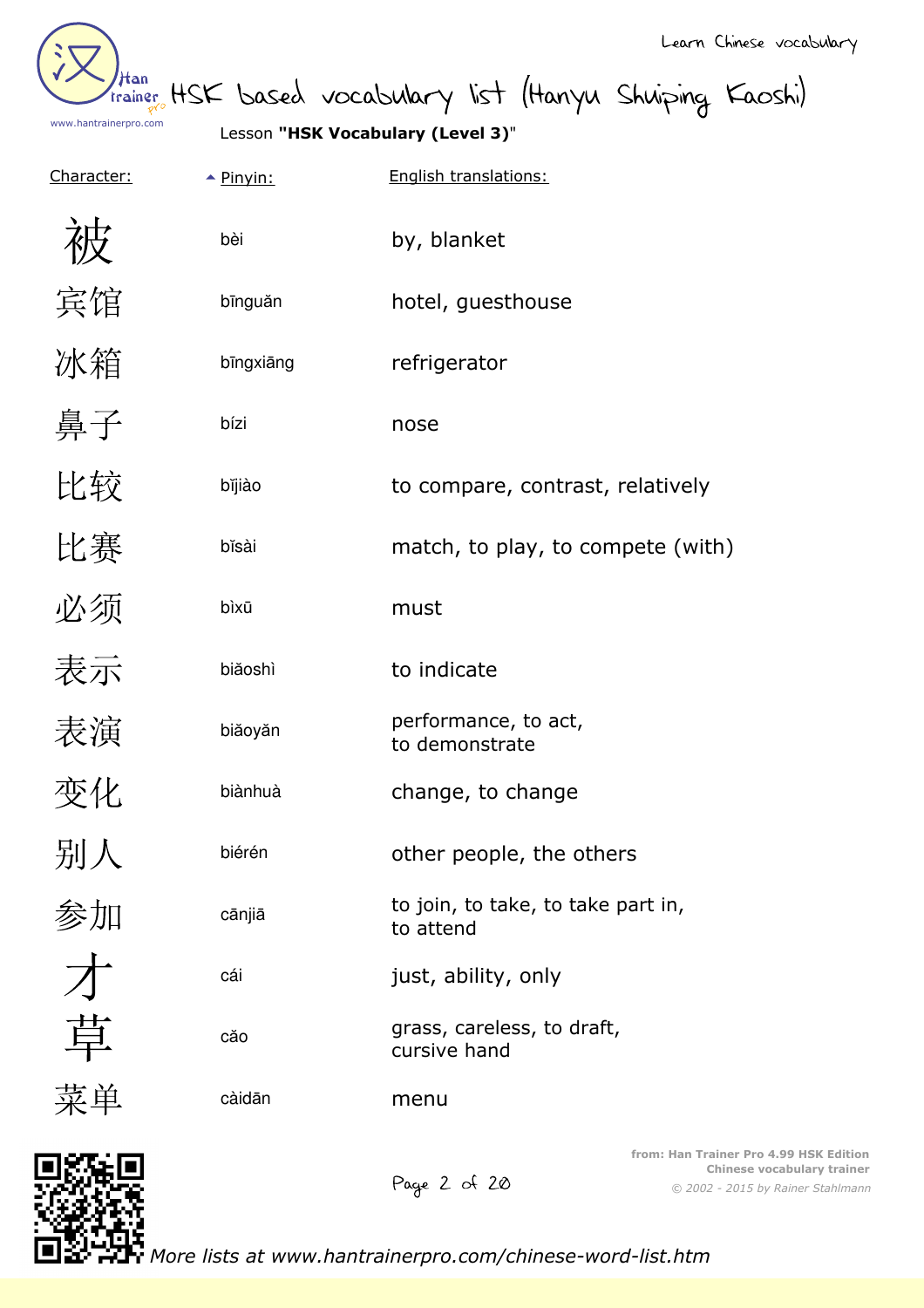

than HSK based vocabulary list (Hanyu Shuiping Kaoshi)

Lesson **"HSK Vocabulary (Level 3)**"

| Character: | $\triangle$ Pinyin: | English translations:                                           |
|------------|---------------------|-----------------------------------------------------------------|
| 层          | céng                | layer, floor, tier,<br>storey (a classifier)                    |
| 超市         | chāoshì             | supermarket                                                     |
| 差          | chà                 | to be missing, to make mistake,<br>to send on an errand, errand |
| 成绩         | chéngjī             | result, achievement, performance                                |
| 城市         | chéngshì            | city                                                            |
| 衬衫         | chènshān            | shirt                                                           |
| 迟到         | chídào              | to be late                                                      |
|            | chūn                | spring                                                          |
| 出现         | chūxiàn             | to appear, appearance                                           |
| 厨房         | chúfáng             | kitchen                                                         |
| 除了         | chúle               | except, in addition to                                          |
| 词语         | cíyŭ                | term                                                            |
| 聪明         | cōngming            | intelligent, bright                                             |
| 当然         | dāngrán             | certainly, as it should be                                      |
| 担心         | dānxīn              | to worry, anxious, trepidation                                  |
| 1975 FI    |                     | from: Han Trainer Pro                                           |

Page 3 of 20

*© 2002 - 2015 by Rainer Stahlmann* **f** 4.99 HSK Edition **Chinese vocabulary trainer**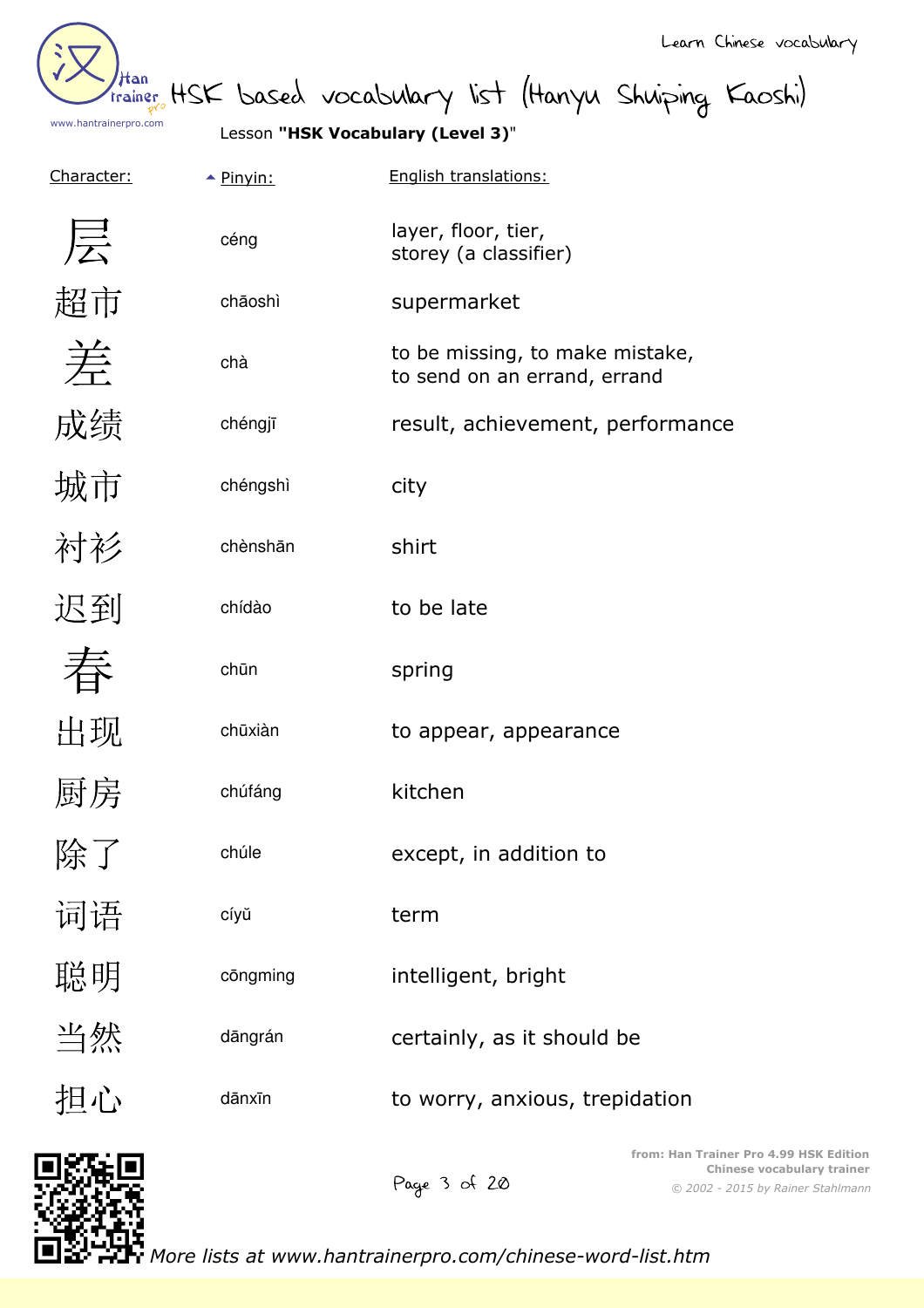Han www.hantrainerpro.com

Lesson **"HSK Vocabulary (Level 3)**"

| Character: | $\triangle$ Pinyin: | English translations:                             |
|------------|---------------------|---------------------------------------------------|
| 打扫         | dăsăo               | to clean up                                       |
| 打算         | dăsuàn              | to plan, plan                                     |
| 带          | dài                 | to take, to have, to lead, zone,<br>belt, ribbon, |
| 蛋糕         | dàngāo              | cake                                              |
|            | de                  | particle                                          |
| 灯          | dēng                | lamp, burner, electronic tube                     |
| 低          | dī                  | low, to incline                                   |
| 地方         | dìfāng              | place, region                                     |
| 地铁         | dìtiĕ               | subway                                            |
| 地图         | dìtú                | map                                               |
| 电梯         | diàntī              | lift, elevator                                    |
| 电子邮件       | diànzĭyóujiàn       | e-mail                                            |
|            | dōng                | east, eastern                                     |
| 东冬         | dōng                | winter                                            |
| 动物         | dòngwù              | animal, beast                                     |
| 医强同        |                     | from: Han Trainer Pro<br>Chinese vo               |

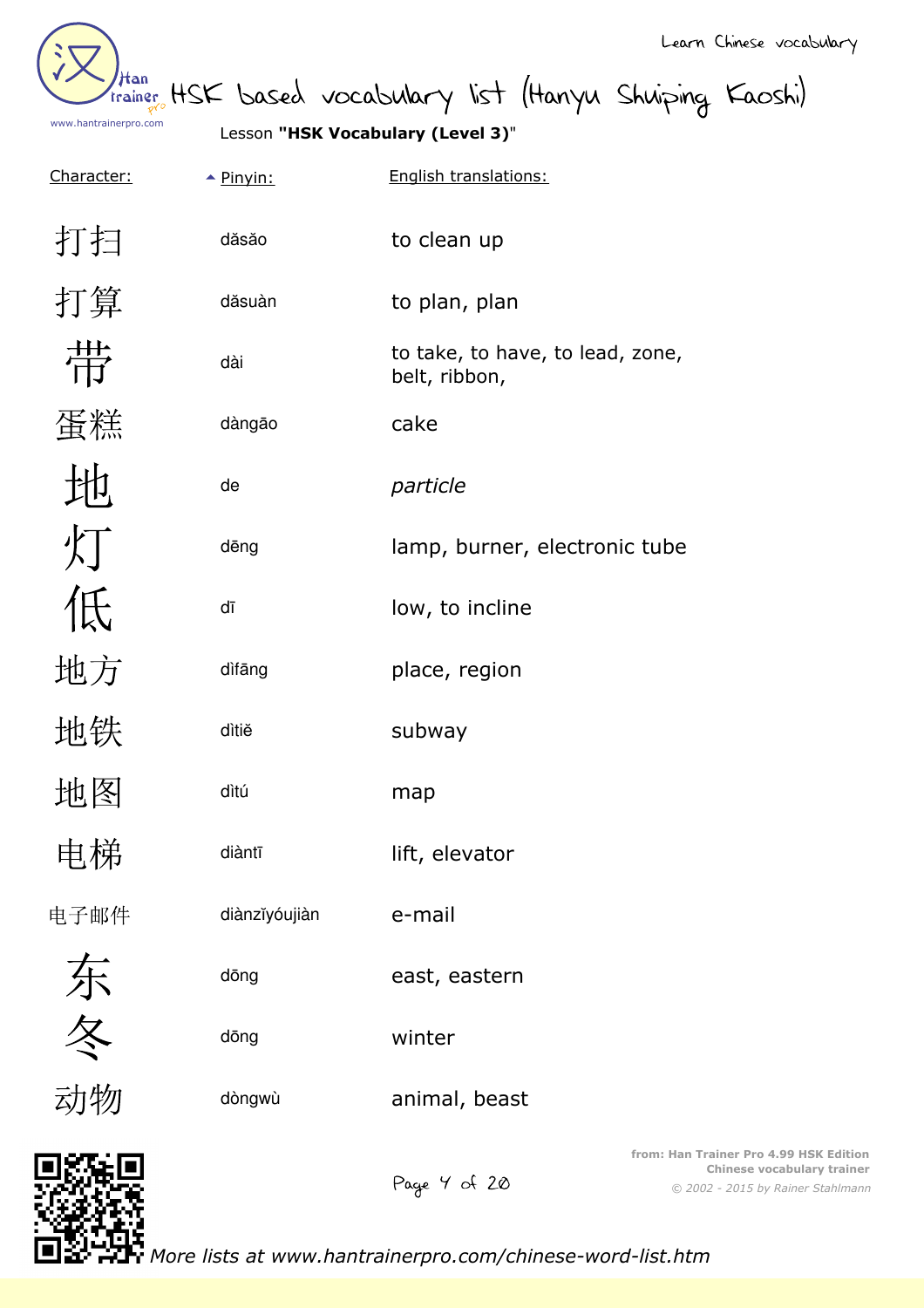

than HSK based vocabulary list (Hanyu Shuiping Kaoshi)

Lesson **"HSK Vocabulary (Level 3)**"

| <u>Character:</u> | $\triangle$ Pinyin: | English translations:                                     |
|-------------------|---------------------|-----------------------------------------------------------|
| 短                 | duăn                | short, fault, to lack                                     |
| 段                 | duàn                | paragraph,<br>classifier (for sections)                   |
| 锻炼                | duànliàn            | to do physical training, to forge,<br>to train            |
| 多么                | duōme               | so much, what a, how                                      |
| 而且                | érqiĕ               | as well, further                                          |
| 耳朵                | ěrduo               | ear                                                       |
|                   | è                   | hungry                                                    |
| 方便                | fāngbiàn            | convenient, convenience,<br>to use the toilet             |
| 发烧                | fāshāo              | fever, to have fever                                      |
| 发现                | fāxiàn              | to find, discovery                                        |
| 亡ん                | fàng                | to put, to lay                                            |
|                   | fàng xīn            | to be at ease                                             |
| 灰<br>放心<br>分      | fēn                 | minute, to divide into parts,<br>to allot, to distinguish |
| 附近                | fùjìn               | nearby, proximity                                         |
| 复习                | fùxí                | to review                                                 |
|                   |                     |                                                           |



*© 2002 - 2015 by Rainer Stahlmann* **from: Han Trainer Pro 4.99 HSK Edition Chinese vocabulary trainer**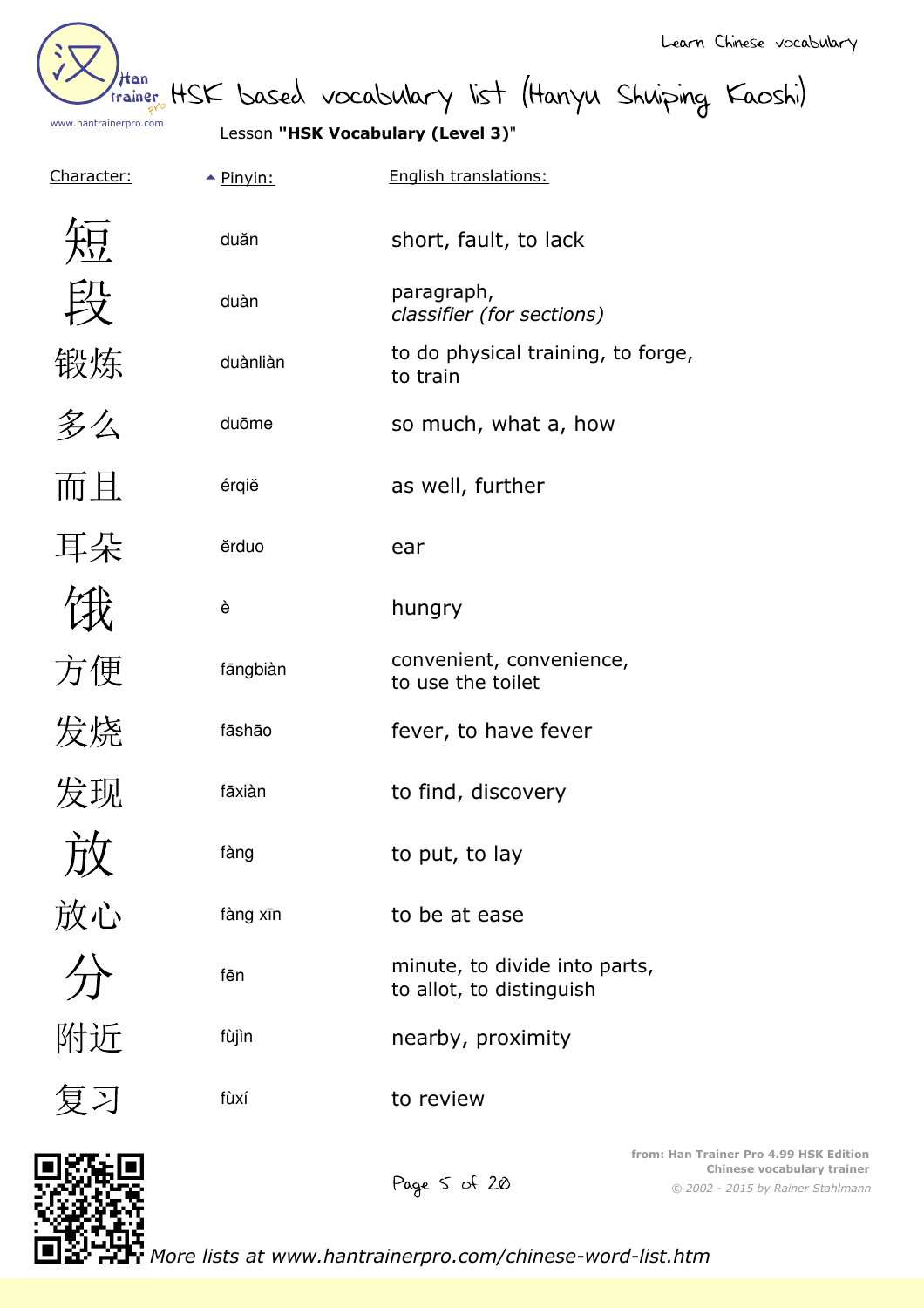

Lesson **"HSK Vocabulary (Level 3)**"

| <u>Character:</u>   | $\triangle$ Pinyin: | English translations:                                          |
|---------------------|---------------------|----------------------------------------------------------------|
| 刚才                  | gāngcái             | just now                                                       |
| 干净                  | gānjìng             | neat                                                           |
| 敢                   | găn                 | to dare to, bold                                               |
| 感冒                  | gănmào              | to catch a cold, cold                                          |
| 跟                   | gēn                 | with, heel, to follow, as                                      |
| 根据                  | gēnjù               | basis, to base on, according to                                |
| 申                   | gèng                | even, still, more                                              |
| 公园                  | gōngyuán            | park                                                           |
| 故事                  | gùshi               | story                                                          |
| 刮风                  | guāféng             | windy                                                          |
| $\Rightarrow$<br>ノヽ | guān                | to close, to run out of business,<br>pass, concern, to concern |
| 关心                  | guānxīn             | to care for                                                    |
| 关系                  | guānxì              | to be related to, relationship                                 |
| 关于                  | guānyú              | about, to respect                                              |
| 国家                  | guójiā              | country, state                                                 |
| 怒葉回                 |                     | from: Han Ti                                                   |



Page 6 of 20

*© 2002 - 2015 by Rainer Stahlmann* **frainer Pro 4.99 HSK Edition Chinese vocabulary trainer**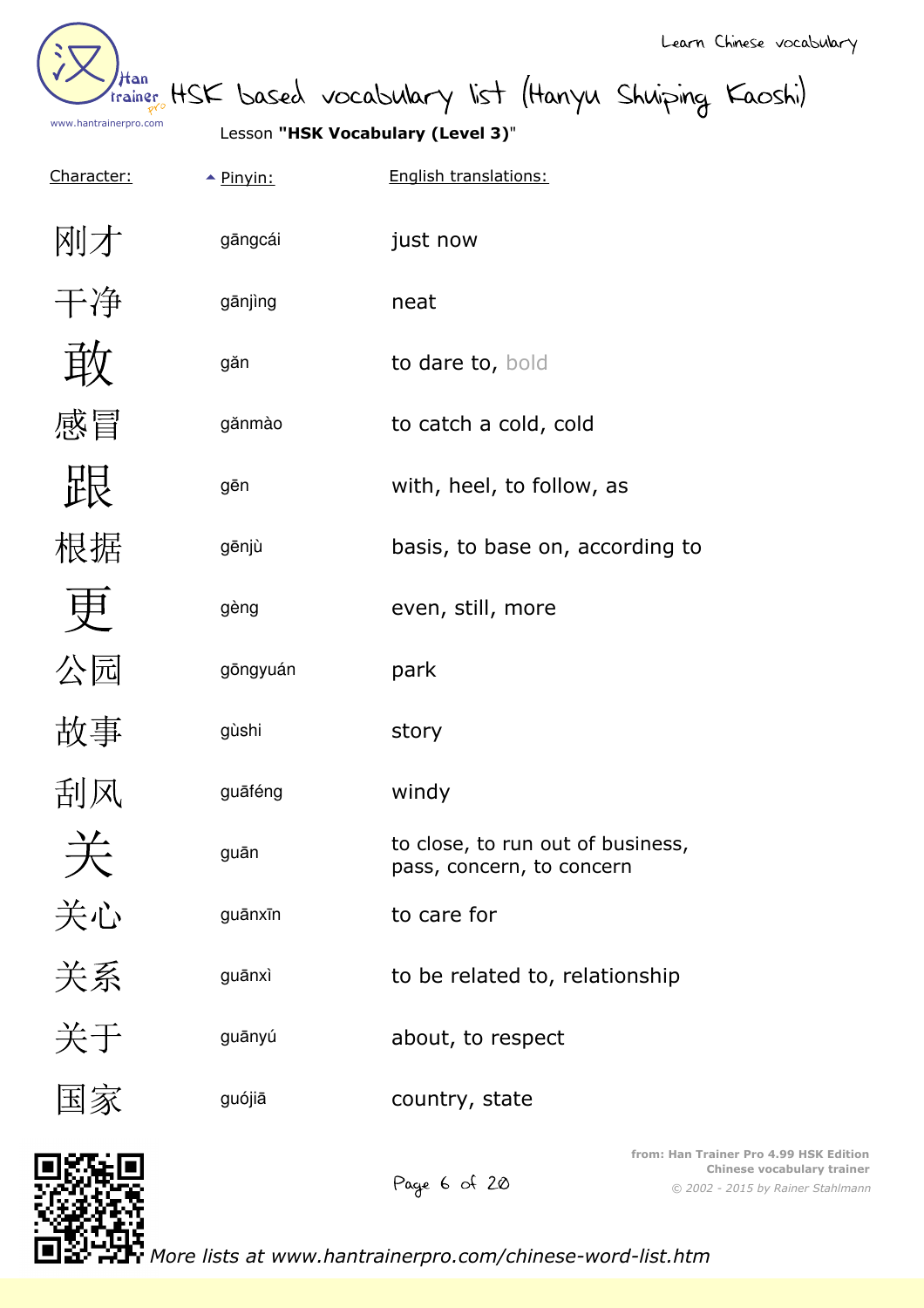| /tan<br>trainer       |  |
|-----------------------|--|
| www.hantrainerpro.com |  |

HSK based vocabulary list (Hanyu Shuiping Kaoshi)

| <u>Character:</u> | $\triangle$ Pinyin: | English translations:                              |
|-------------------|---------------------|----------------------------------------------------|
| 果汁                | guŏzhī              | fruit juice                                        |
| 过去                | guòqù               | past, in the past, to pass by,<br>to go by         |
| 还是                | háishì              | or, still, as well                                 |
| 害怕                | hàipà               | to fear                                            |
| 黑板                | hēibăn              | blackboard                                         |
| $\sqrt{ \Pi }$    | hé                  | river                                              |
| 护照                | hùzhào              | passport                                           |
| 花                 | huā                 | flower, colorful, to spend,<br>variegated, pattern |
| 花园                | huāyuán             | garden                                             |
|                   | huán                | to return, to give back,<br>to do in return        |
|                   | huáng               | yellow                                             |
|                   | huánjìng            | environment                                        |
|                   | huà                 | to paint, to draw                                  |
|                   | huài                | bad, to spoil, to go bad                           |
|                   | huàn                | to change, to exchange                             |
|                   |                     | from: Har                                          |



*© 2002 - 2015 by Rainer Stahlmann* **from: Han Trainer Pro 4.99 HSK Edition Chinese vocabulary trainer**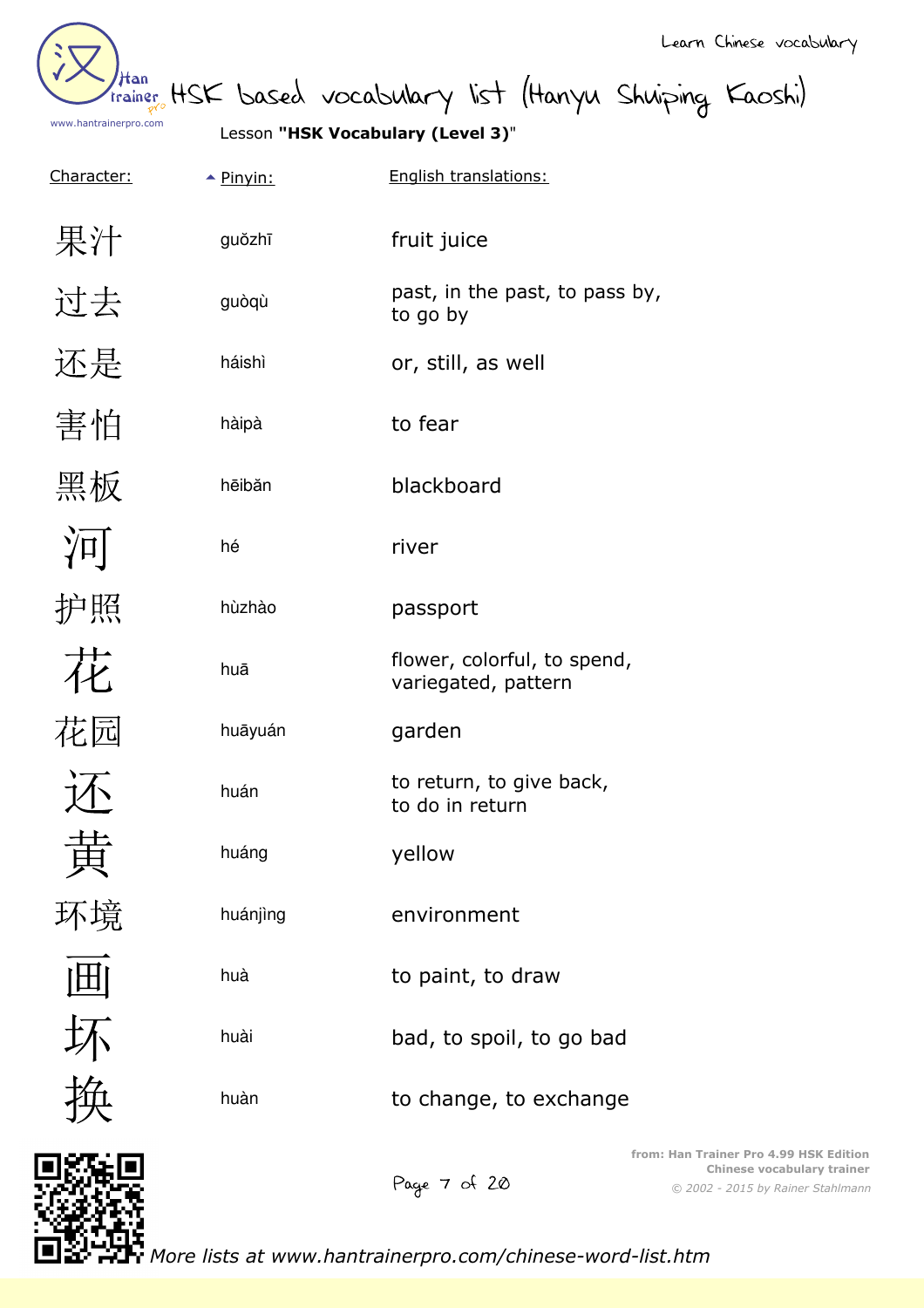

Than HSK based vocabulary list (Hanyu Shuiping Kaoshi)

Lesson **"HSK Vocabulary (Level 3)**"

| Character: | $\triangle$ Pinyin: | English translations:                                     |
|------------|---------------------|-----------------------------------------------------------|
| 会议         | huìyì               | meeting, council                                          |
| 或者         | huòzhĕ              | or, perhaps                                               |
| 几乎         | jīhū                | almost                                                    |
| 机会         | jīhuì               | chance                                                    |
| 经常         | jīngcháng           | often                                                     |
| 经过         | jīngguò             | to come over, after,<br>the course of event               |
| 经理         | jīnglĭ              | manager, executive, director                              |
| 极          | jí                  | extreme, pole, extremeness, best,<br>terribly, to exhaust |
| 记得         | jìde                | to remember                                               |
| 季节         | jìjié               | season                                                    |
| 检查         | jiănchá             | to check                                                  |
| 简单         | jiăndān             | simple, ordinary, casual                                  |
|            | jiăng               | to speak, to tell, to explain                             |
|            | jiăo                | foot                                                      |
|            | jiăo                | cape, angle, horn, corner                                 |
|            |                     | from: Han Trainer Pro 4.99<br>Chinese vocab<br>しっぷ        |

Page 8 of 20

*© 2002 - 2015 by Rainer Stahlmann* **firm: HSK Edition Chines** vocations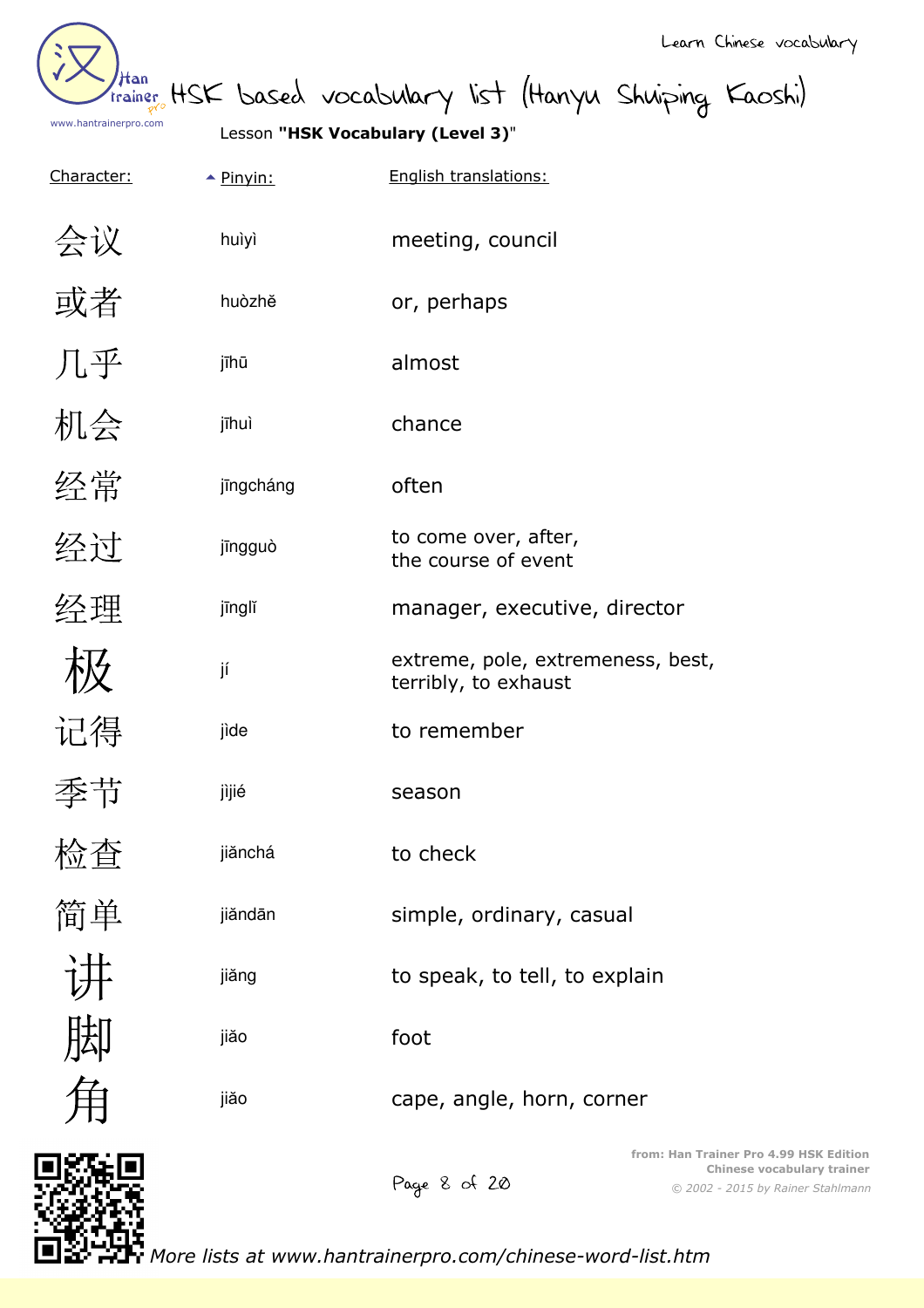

trainer HSK based vocabulary list (Hanyu Shuiping Kaoshi)

| Character: | $\triangle$ Pinvin: | English translations: |
|------------|---------------------|-----------------------|
|------------|---------------------|-----------------------|

| 健康 | jiànkāng |
|----|----------|
| 见面 | jiànmiàn |
| 教  | jiào     |
| 接  | jiē      |
| 街道 | jiēdào   |
| 结婚 | jiéhūn   |
| 节目 | jiémù    |
| 节日 | jiérì    |
| 结束 | jiéshù   |
| 解决 | jiĕjué   |
| 借  | jiè      |
|    | jiŭ      |
| IЕ | jiù      |
| 举行 | jŭxíng   |
|    |          |

| jiànkāng | fitness, healthy                               |
|----------|------------------------------------------------|
| jiànmiàn | to meet each other, to contact                 |
| jiào     | to teach, teaching, religion                   |
| jiē      | to pick up, to meet                            |
| jiēdào   | road                                           |
| jiéhūn   | to marry, wedding, to get married,<br>marriage |
| jiémù    | program                                        |
| jiérì    | festival                                       |
| jiéshù   | to end                                         |
| jiějué   | to solve, solution                             |
| jiè      | to borrow, to lend, by means of                |
| jiŭ      | lasting                                        |
| jiù      | old, used, well worn, outdated,<br>former      |
| jŭxíng   | to hold                                        |
| jùzi     | sentence                                       |
|          | from: Han Trainer P<br>Chines                  |



句子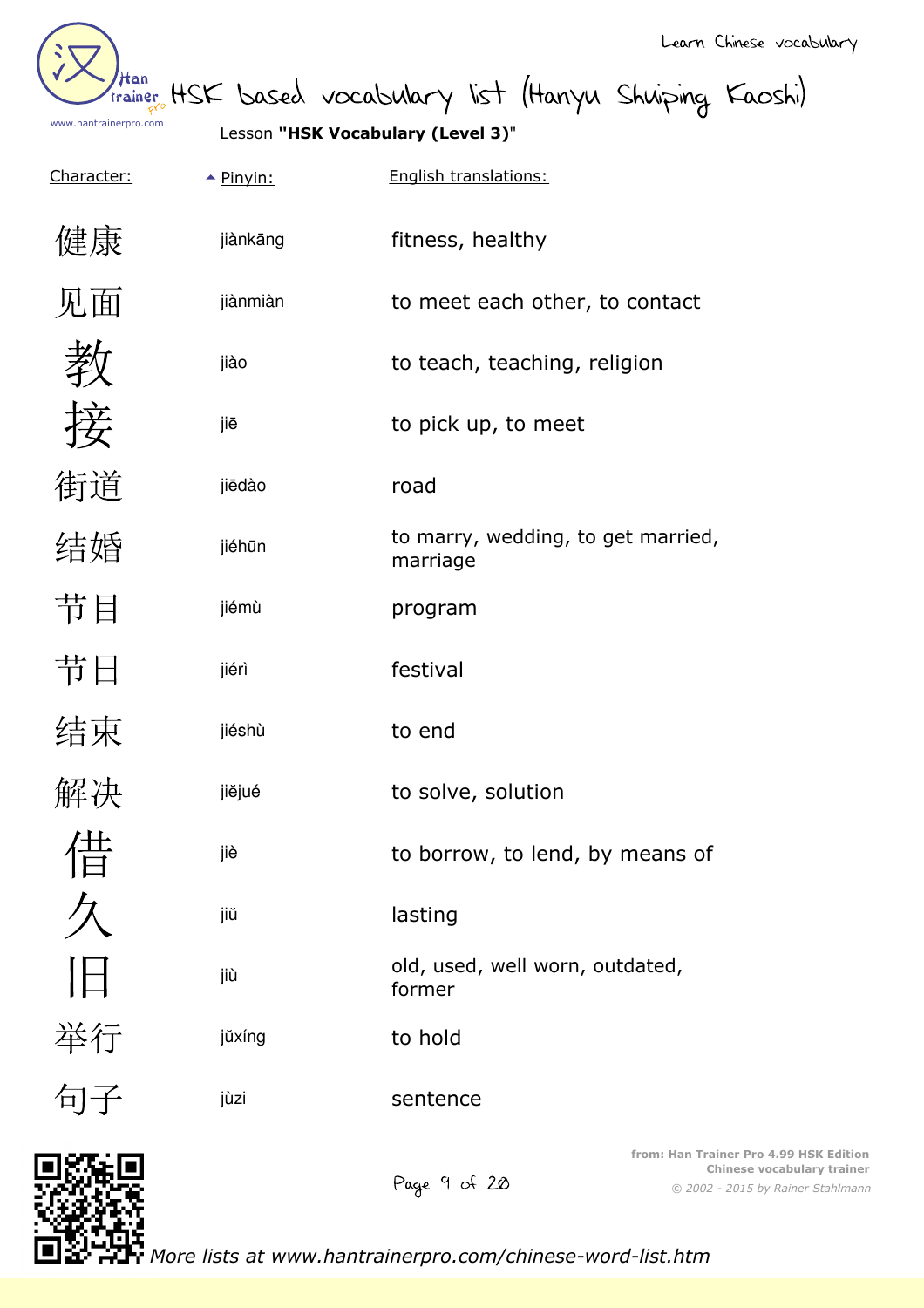| /tan<br>trainer       |  |
|-----------------------|--|
| www.hantrainerpro.com |  |

HSK based vocabulary list (Hanyu Shuiping Kaoshi)

| C<br>۱a<br><u>racter:</u> |
|---------------------------|
| 决定                        |
| 渴                         |
| 可爱                        |
| 刻                         |
| 客人                        |
| 空调                        |
| $\Box$                    |
| 哭                         |
| 裤子                        |
| 筷子                        |
| 蓝                         |
| 老                         |
| 离开                        |
| 邻居                        |
| 礼物                        |

|            |                     | Lesson "HSK Vocabulary (Level 3)"                           |
|------------|---------------------|-------------------------------------------------------------|
| Character: | $\triangle$ Pinyin: | English translations:                                       |
| 决定         | juédìng             | to decide, decision, to govern                              |
|            | kĕ                  | thirst, thirsty                                             |
| 可爱         | kĕài                | lovely                                                      |
| 刻客人        | kè                  | quarter, to carve, acrimonious                              |
|            | kèren               | guest, customer                                             |
| 空调         | kōngtiáo            | air conditioning                                            |
|            | kŏu                 | mouth, entrance, opening, tear,<br>knife's edge, classifier |
| 哭          | kū                  | to cry                                                      |
| 裤子         | kùzi                | trousers                                                    |
|            | kuàizi              | chopsticks                                                  |
|            | lán                 | blue                                                        |
| 老离开        | lăo                 | old, experienced                                            |
|            | líkāi               | to leave, to check out                                      |
| 邻居         | línjū               | neighbor, to be next door                                   |
| 礼物         | lĭwù                | gift, tribute                                               |
|            |                     | from: Han Trainer Pro<br>Chinese y                          |



*© 2002 - 2015 by Rainer Stahlmann* **fom: 4.99 HSK Edition vocabulary trainer**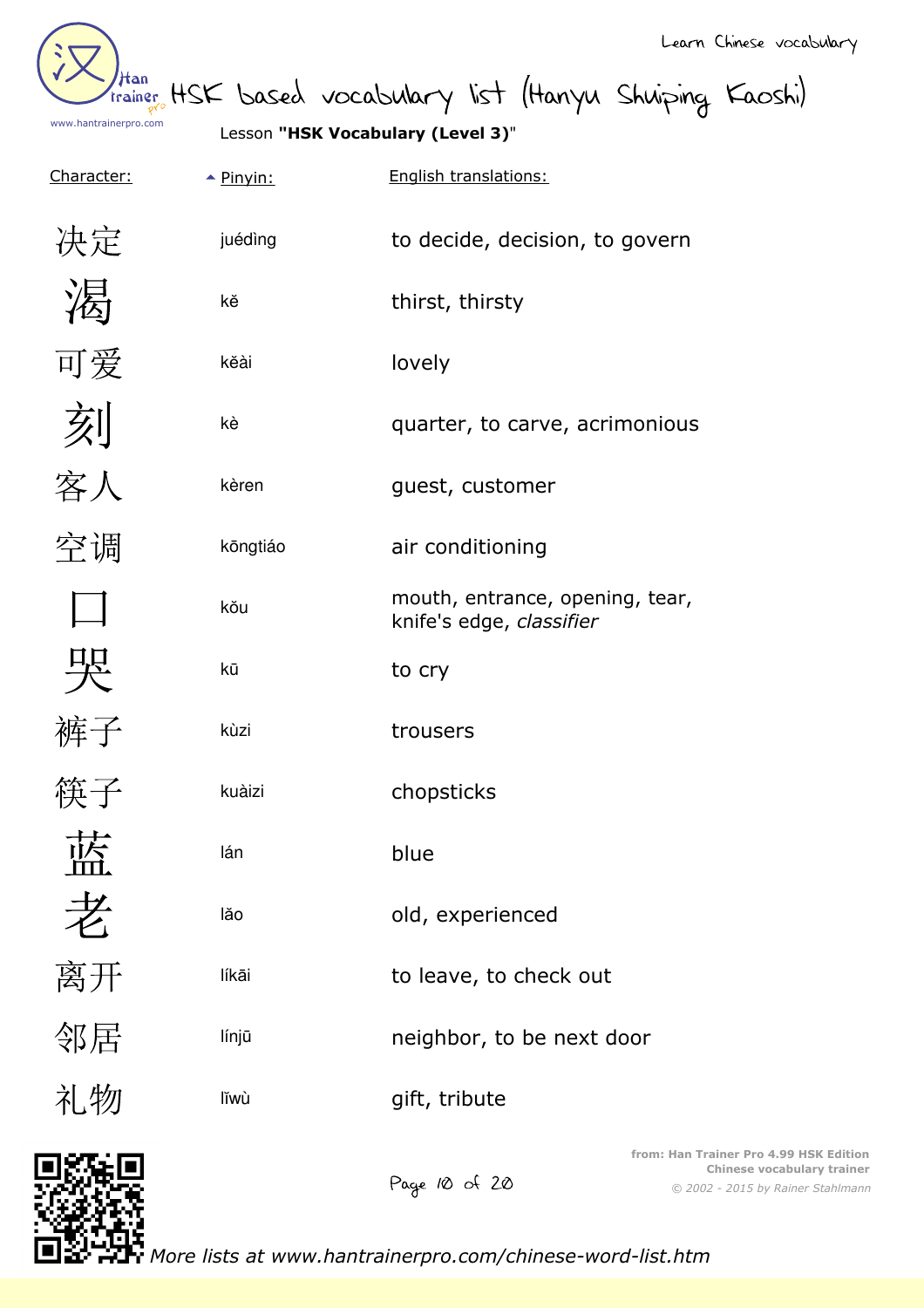

Learn Chinese vocabulary

than HSK based vocabulary list (Hanyu Shuiping Kaoshi)

Lesson **"HSK Vocabulary (Level 3)**"

| Character:                                  | $\triangle$ Pinyin: | English translations:                        |
|---------------------------------------------|---------------------|----------------------------------------------|
| 历史                                          | lìshĭ               | history, historical                          |
| 脸                                           | liăn                | face, facial expression                      |
| 了解                                          | liăojiě             | to understand, to find out,<br>understanding |
|                                             | liàng               | classifier (for<br>land vehicles)            |
| 练习                                          | liànxí              | to exercise, to exercise                     |
|                                             | lóu                 | floor, multi-story building                  |
| 绿                                           | lù                  | green                                        |
| 马                                           | mă                  | horse                                        |
| 满意                                          | mănyì               | satisfied, to approve                        |
| $\frac{11}{2}$ $\left  \frac{1}{2} \right $ | măshàng             | at once                                      |
| 帽子                                          | màozi               | hat                                          |
| 明白                                          | míngbái             | clear, open, sensible, to know               |
| 米                                           | mĭ                  | rice, meter, other grain husked              |
| 面包                                          | miànbāo             | bread                                        |
| 面条                                          | miàntiáo            | noodles                                      |
| 18320                                       |                     | from: Han Trainer I<br>Chines                |



*© 2002 - 2015 by Rainer Stahlmann* **Pro 4.99 HSK Edition Chinese vocabulary trainer**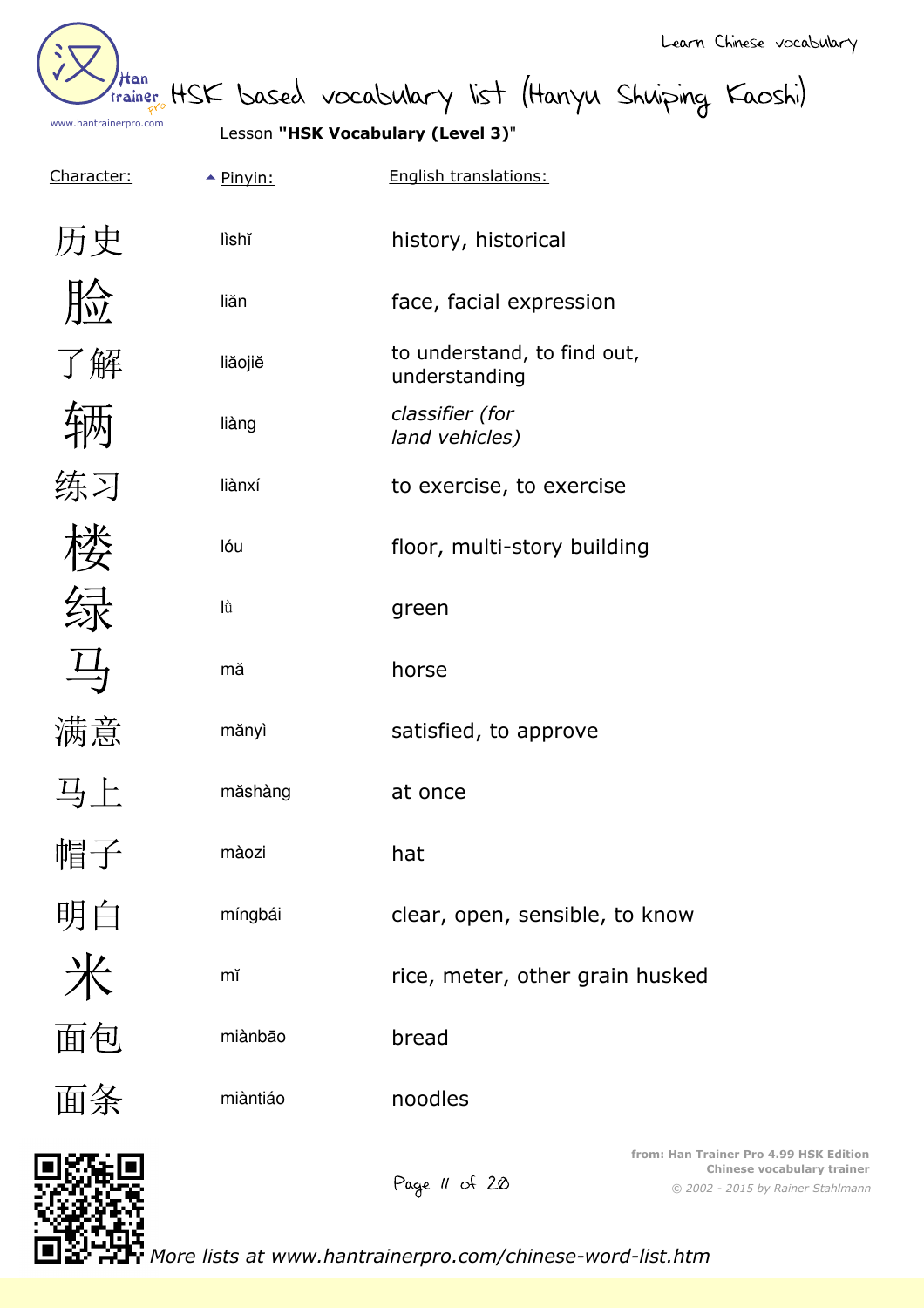

than HSK based vocabulary list (Hanyu Shuiping Kaoshi)

Lesson **"HSK Vocabulary (Level 3)**"

| Character: | $\triangle$ Pinyin: | English translations:                  |
|------------|---------------------|----------------------------------------|
|            | ná                  | to take, to hold                       |
| 南          | nán                 | south, southern                        |
| 难          | nán                 | degree of difficulty,<br>indiscernible |
| 难过         | nánguò              | sad, to feel miserable                 |
| 奶奶         | năinai              | grandmother                            |
| 年级         | niánjí              | grade                                  |
| 年轻         | niánqīng            | young, youthful                        |
| 马          | niăo                | bird                                   |
| 努力         | nŭlì                | effort, hard, exertion, to exert       |
| 盘子         | pánzi               | plate                                  |
| 心叫         | páshān              | to climb, mountain-climbing            |
| 胖          | pàng                | fat, comfortable                       |
| 啤酒         | píjiŭ               | beer                                   |
| 葡萄         | pútao               | grape                                  |
| 普通话        | pŭtōnghuà           | Putonghua language                     |
| 083.0      |                     | from: Han Tr.                          |

Page 12 of 20

*© 2002 - 2015 by Rainer Stahlmann* **frainer Pro 4.99 HSK Edition Chinese vocabulary trainer**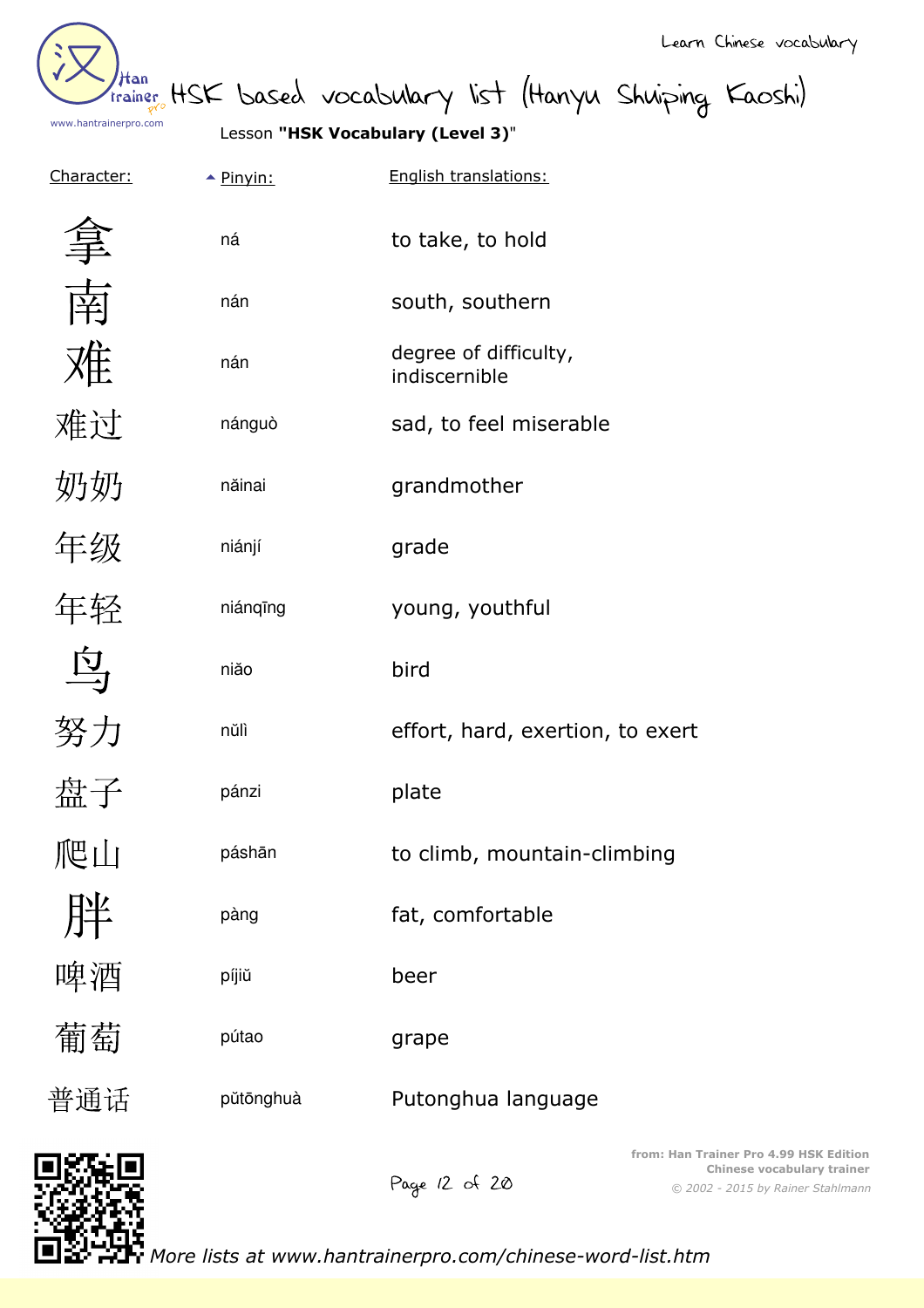| /tan<br>trainer       |  |
|-----------------------|--|
| www.hantrainerpro.com |  |

Lesson **"HSK Vocabulary (Level 3)**"

| Character: | $\triangle$ Pinyin: | English translations:                  |
|------------|---------------------|----------------------------------------|
| 清楚         | qīngchu             | clear, to be clear about, distinct     |
|            | qí                  | to ride                                |
| 奇怪         | qíguài              | strange                                |
| 其实         | qíshí               | actually, really                       |
| 其他         | qítā                | other                                  |
| 铅笔         | qiānbĭ              | pencil                                 |
| 秋          | qiū                 | autumn, year                           |
| 裙子         | qúnzi               | skirt                                  |
| 然后         | ránhòu              | then                                   |
| 认为         | rènwéi              | to think                               |
| 认真         | rènzhēn             | conscientious                          |
| 热情         | rèqíng              | cordial                                |
| 容易         | róngyì              | easy, easily                           |
| 如果         | rúguŏ               | if                                     |
|            | săn                 | umbrella                               |
| הו⊾⊼מה     |                     | from: Han Trainer Pro 4<br>Chinese vor |



Page B of 20

*© 2002 - 2015 by Rainer Stahlmann* **4.99 HSK Edition Cabulary trainer**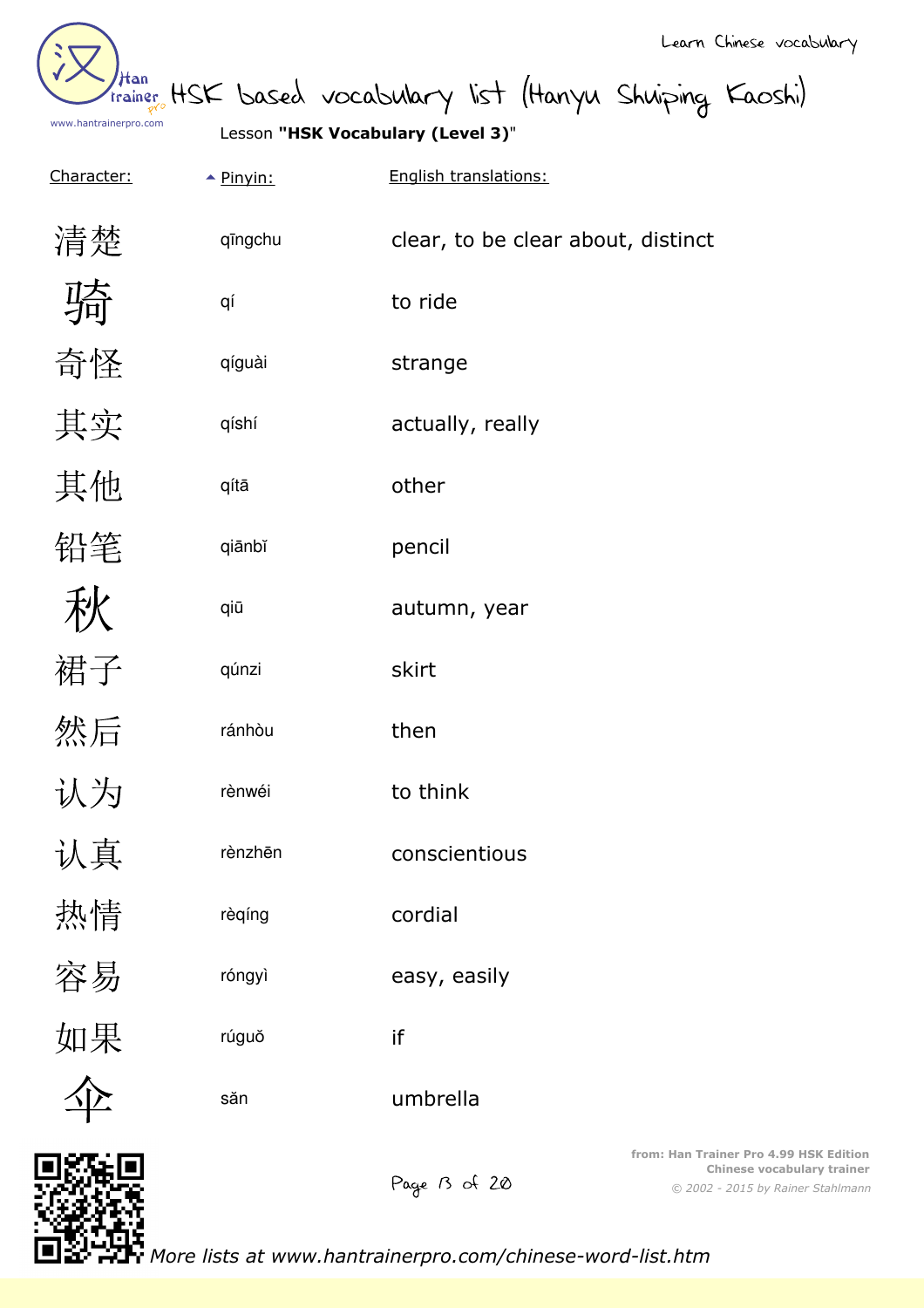Han www.hantrainerpro.com

than HSK based vocabulary list (Hanyu Shuiping Kaoshi)

| Character: | $\triangle$ Pinyin: | English translations:                               |
|------------|---------------------|-----------------------------------------------------|
| 上网         | shàngwăng           | surf the Internet                                   |
| 生气         | shēngqì             | angry, vitality, to bridle at                       |
| 声音         | shēngyīn            | sound                                               |
| 审          | shĭ                 | to use, to send,<br>to cause someone to, messenger, |
| 世界         | shìjiè              | world                                               |
| 瘦          | shòu                | thin, lean                                          |
| 舒服         | shūfu               | comfortable                                         |
| 叔叔         | shūshu              | uncle                                               |
|            | shù                 | tree, to cultivate, to set up                       |
| 数学         | shùxué              | mathematics                                         |
| 双          | shuāng              | pair, both, two, even (in number)                   |
| 刷牙         | shuāyá              | to brush teeth                                      |
| 水平         | shuĭpíng            | level                                               |
| 司机         | sījī                | driver                                              |
| 虽然         | suīrán              | though                                              |
|            |                     | from: Han Trainer Pr                                |



*© 2002 - 2015 by Rainer Stahlmann* **ro 4.99 HSK Edition Chinese vocabulary trainer**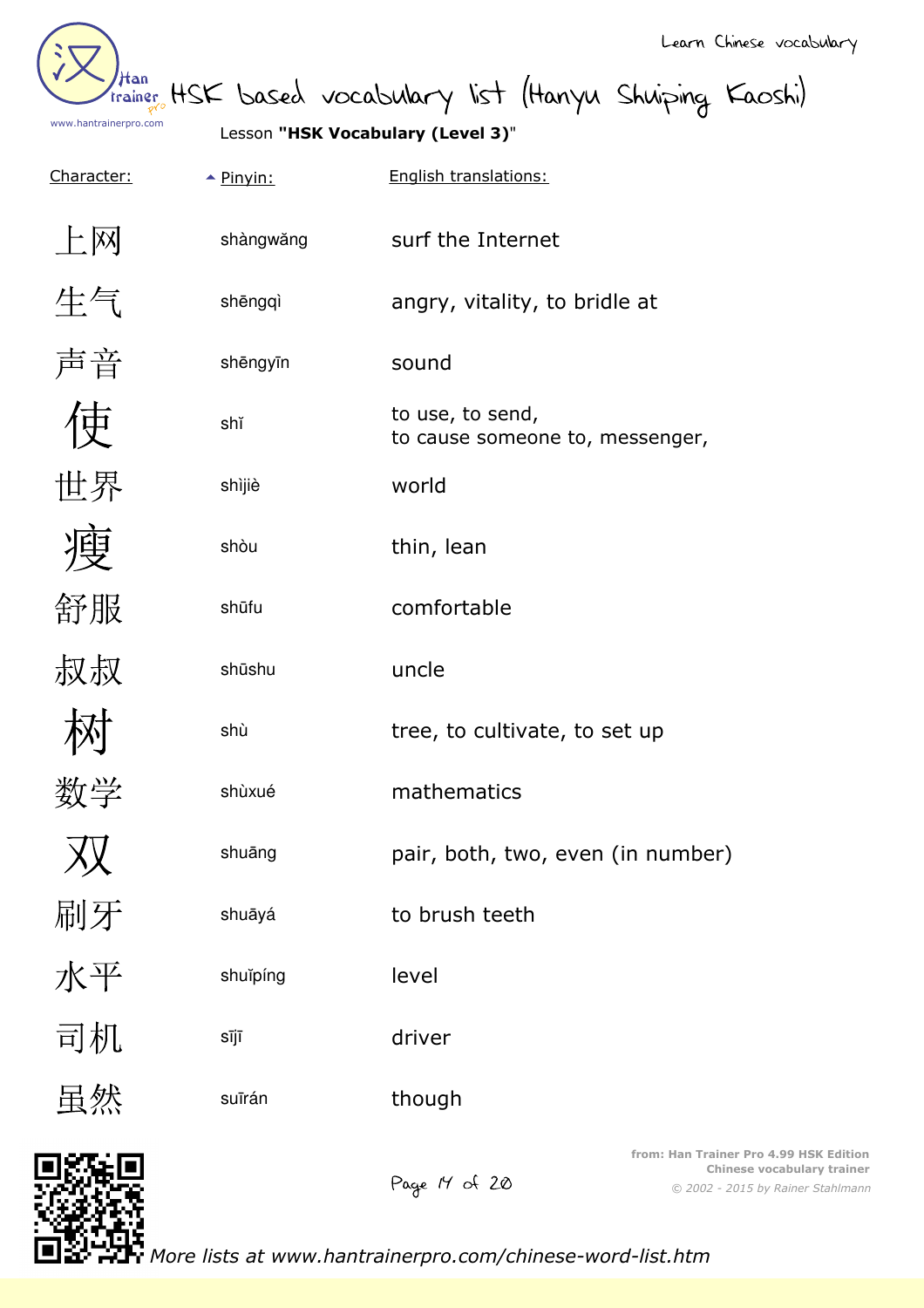

trainer HSK based vocabulary list (Hanyu Shuiping Kaoshi)

| $\triangle$ Pinyin: | English translations: |
|---------------------|-----------------------|
|                     |                       |

|     | táng      | sugar                                             |
|-----|-----------|---------------------------------------------------|
| 太阳  | tàiyáng   | sun, sunshine                                     |
|     | téng      | ache, to ache, to love dearly                     |
| 特别  | tèbié     | special, especially, specially                    |
| 提高  | tígão     | to raise, increase                                |
| 体育  | tĭyù      | physical education                                |
| 甜   | tián      | sweet                                             |
| 条   | tiáo      | strip, wicker, orderliness,<br>an item or article |
| 同事  | tóngshì   | colleague, to work together                       |
| 同意  | tóngyì    | to agree, agreement                               |
| 头发  | tóufa     | hair                                              |
| 突然  | tūrán     | suddenly                                          |
| 图书馆 | túshūguăn | library                                           |
| 服完成 | tuĭ       | leg                                               |
|     | wánchéng  | to complete                                       |

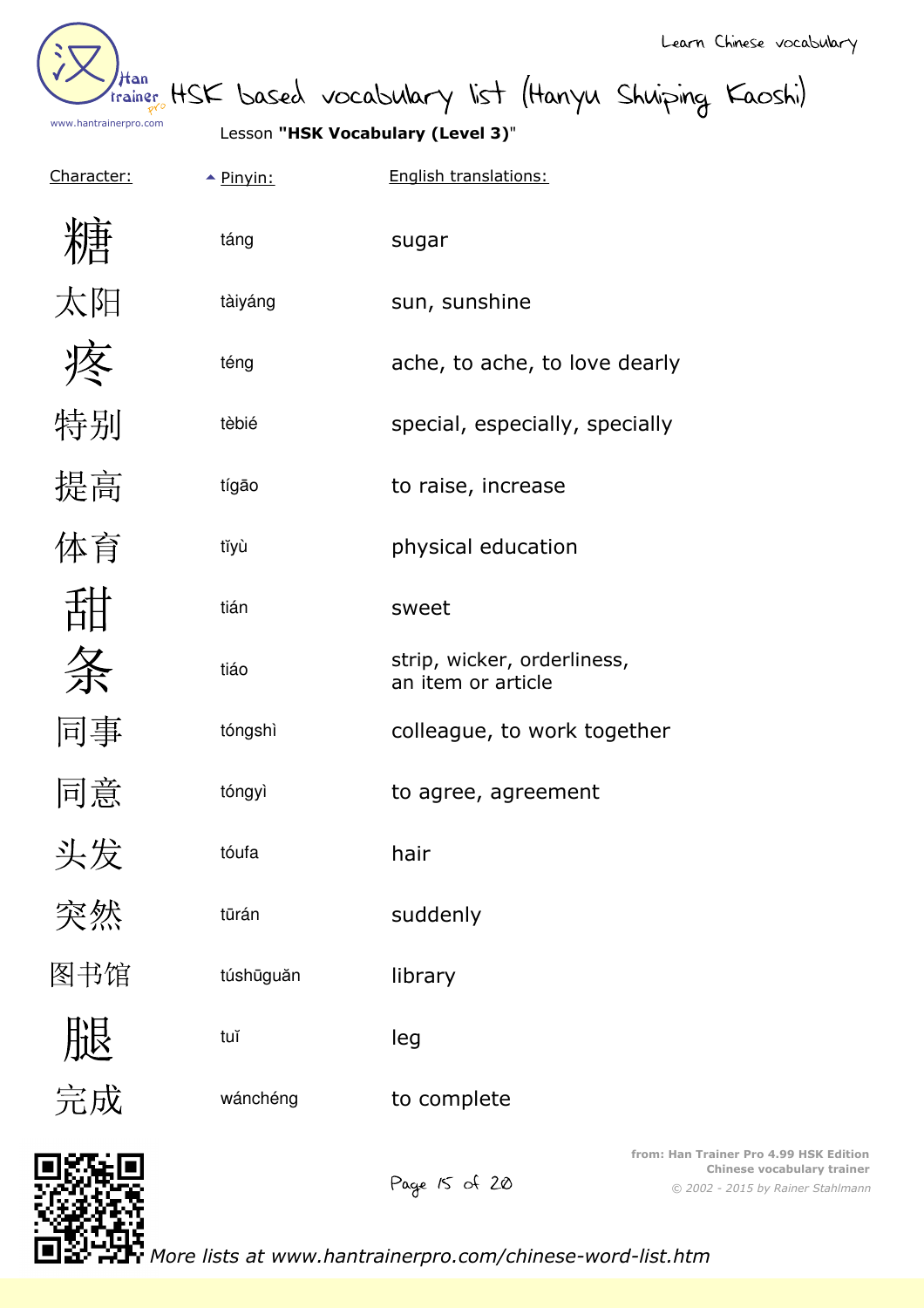Han www.hantrainerpro.com

Lesson **"HSK Vocabulary (Level 3)**"

| Character: | $\triangle$ Pinyin: | English translations:                                                                                                             |
|------------|---------------------|-----------------------------------------------------------------------------------------------------------------------------------|
|            | wăn                 | bowl                                                                                                                              |
| F          | wàn                 | ten thousand                                                                                                                      |
| 忘记         | wàngjì              | to forget                                                                                                                         |
| 文化         | wénhuà              | culture, literacy                                                                                                                 |
| 为          | wèi                 | for, to do, to act as, to serve as,<br>to become, to equal,                                                                       |
| 位          | wèi                 | location, place                                                                                                                   |
| 为了         | wèile               | in order to                                                                                                                       |
|            | хī                  | west, western                                                                                                                     |
| 新闻         | xīnwén              | news                                                                                                                              |
| 新鲜         | xīnxiān             | fresh, unusual, new                                                                                                               |
| 习惯         | xíguàn              | custom, to be used to                                                                                                             |
| 行李箱        | xínglĭxiāng         | trunk                                                                                                                             |
| 洗手间        | xĭshŏujiān          | toilet                                                                                                                            |
| 洗澡         | xĭzăo               | to take a bath, to take a shower                                                                                                  |
| 信          | xìn                 | to believe, to trust, letter,<br>proof, message                                                                                   |
|            |                     | from: Han Trainer Pro 4.99 HSK Edition<br><b>Chinese vocabulary trainer</b><br>Page 16 of 20<br>© 2002 - 2015 by Rainer Stahlmann |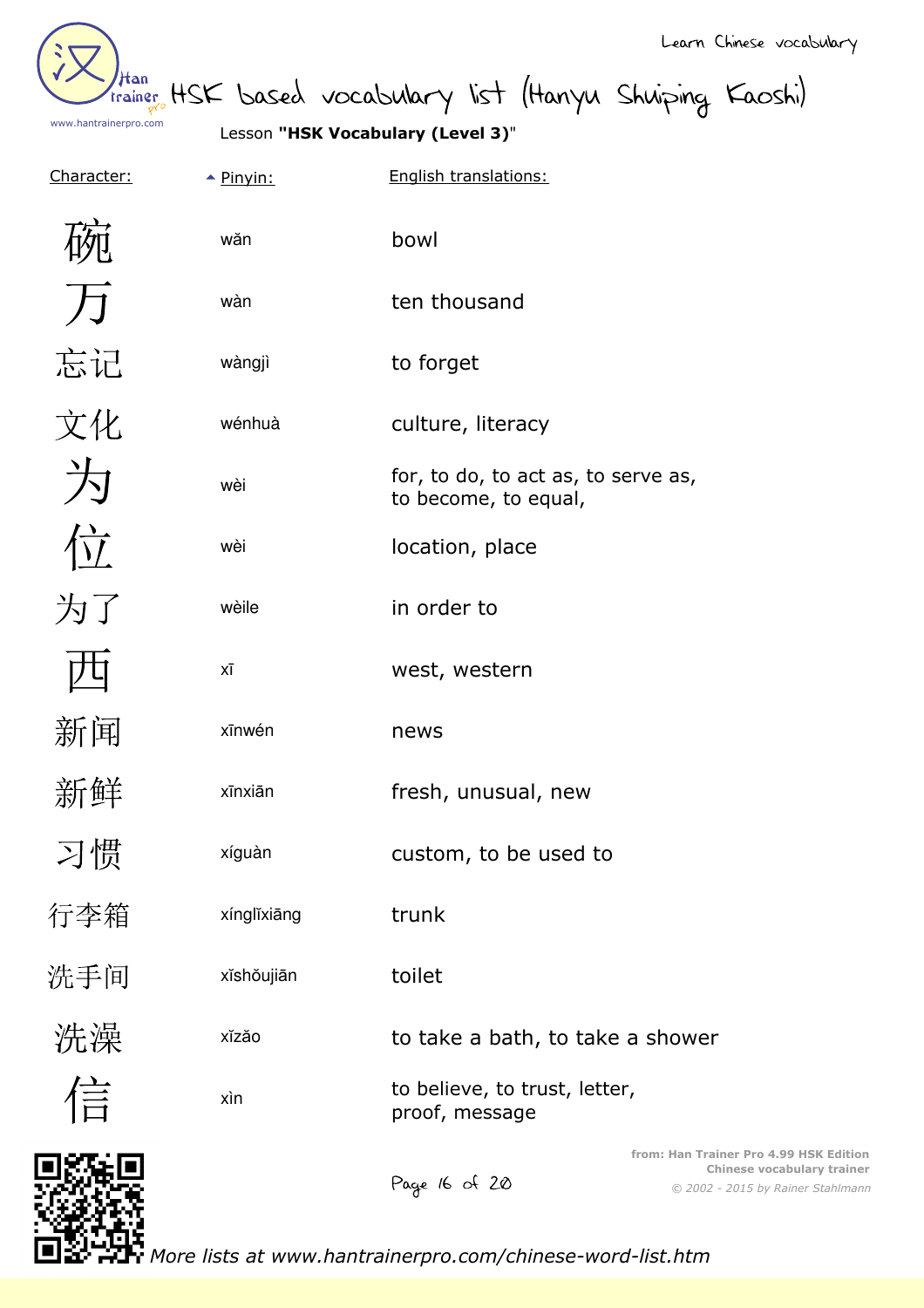|                              |                                   |                                                           | Learn Chinese vocabulary                                                                                         |
|------------------------------|-----------------------------------|-----------------------------------------------------------|------------------------------------------------------------------------------------------------------------------|
| Han<br>www.hantrainerpro.com | Lesson "HSK Vocabulary (Level 3)" | trainer HSK based vocabulary list (Hanyu Shuiping Kaoshi) |                                                                                                                  |
| Character:                   | $\triangle$ Pinyin:               | English translations:                                     |                                                                                                                  |
| 兴趣                           | xìngqù                            | interest                                                  |                                                                                                                  |
|                              | xiān                              | before, first, in advance, early                          |                                                                                                                  |
| 香蕉                           | xiāngjiāo                         | banana                                                    |                                                                                                                  |
| 相同                           | xiāngtóng                         | same                                                      |                                                                                                                  |
| 相信                           | xiāngxìn                          | to believe                                                |                                                                                                                  |
| 小心                           | xiăoxīn                           | careful, to take care, caution,<br>Be careful!            |                                                                                                                  |
|                              | xià                               | summer                                                    |                                                                                                                  |
| 〃マ                           | xiàng                             | likeness, to resemble, image                              |                                                                                                                  |
| 计交                           | xiàozhăng                         | schoolmaster, president                                   |                                                                                                                  |
|                              | xié                               | shoe                                                      |                                                                                                                  |
| 熊猫                           | xióngmão                          | panda                                                     |                                                                                                                  |
| 需要                           | xūyào                             | need, to need, in want of                                 |                                                                                                                  |
| 选择                           | xuănzé                            | choice, to pick                                           |                                                                                                                  |
| 要求                           | yāoqiú                            | to request, request                                       |                                                                                                                  |
| 眼镜                           | yănjìng                           | glasses                                                   |                                                                                                                  |
|                              |                                   | Page 17 of 20                                             | from: Han Trainer Pro 4.99 HSK Edition<br><b>Chinese vocabulary trainer</b><br>© 2002 - 2015 by Rainer Stahlmann |

*More lists at www.hantrainerpro.com/chinese-word-list.htm*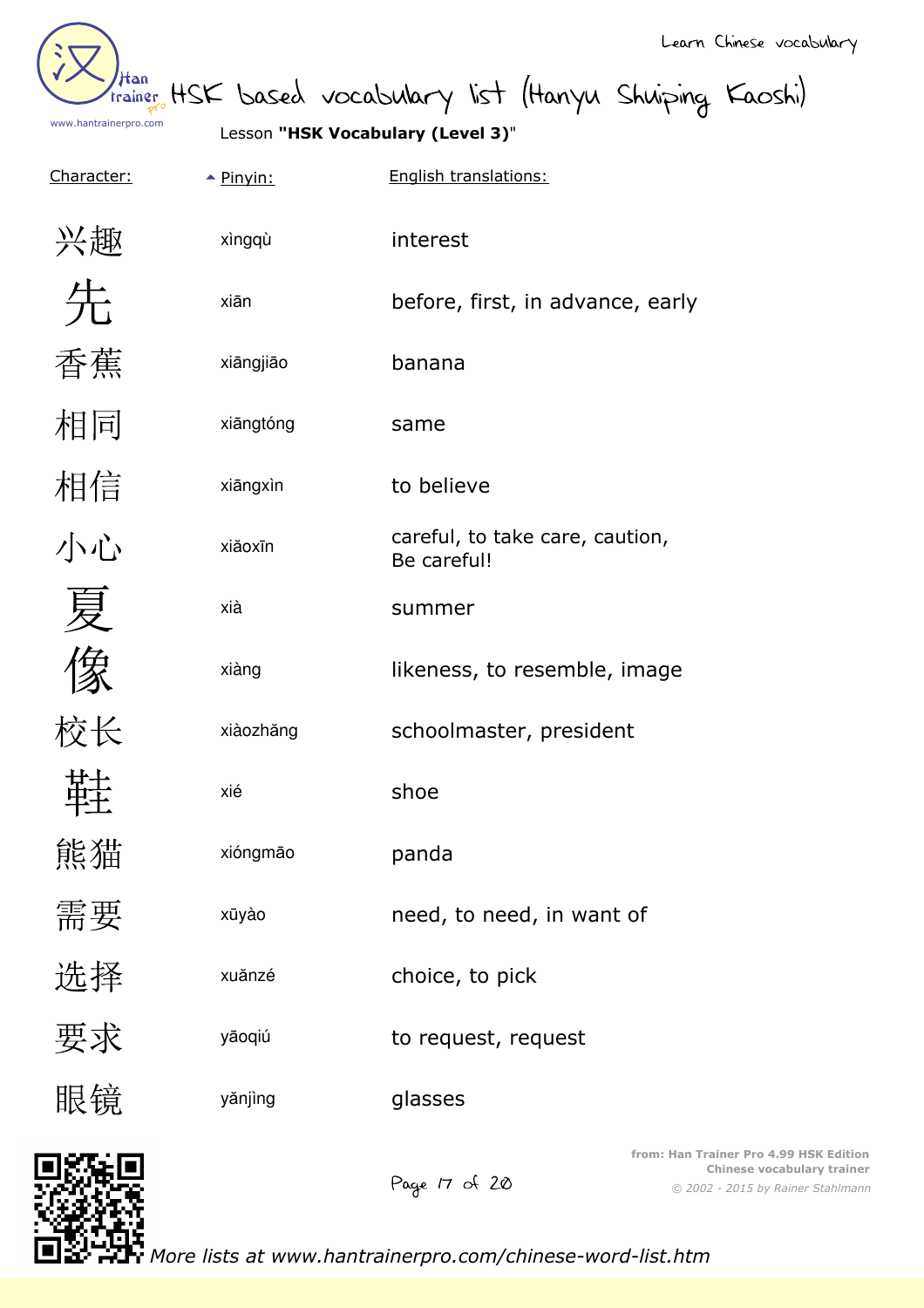| /Han<br>trainer       |  |
|-----------------------|--|
| www.hantrainerpro.com |  |

Lesson **"HSK Vocabulary (Level 3)**"

| Character: | $\triangle$ Pinyin: | English translations:                                                 |
|------------|---------------------|-----------------------------------------------------------------------|
| 爷爷         | yéye                | grandpa                                                               |
| 一般         | yībān               | generally, ordinary, the same as                                      |
| 一边         | yībiān              | one side, while                                                       |
| 应该         | yīnggāi             | should                                                                |
| 音乐         | yīnyuè              | music                                                                 |
| 一会儿        | yí huìr             | a little while                                                        |
| 一定         | yídìng              | certainly, certain, definite,<br>to be bound to, fixed                |
| 一共         | yígòng              | in all                                                                |
| 银行         | yínháng             | bank, banking house                                                   |
| 一样         | yíyàng              | same, an                                                              |
| 以后         | yĭhòu               | later on, afterwards, after                                           |
| 影响         | yĭngxiăng           | influence, to influence                                               |
| 以前         | yĭqián              | before, back, ago, previously,<br>former, old,                        |
| 以为         | yĭwéi               | to suppose, to take someone to be,<br>to be under the impression that |
| 一直         | yìzhí               | straight, all the time                                                |
|            |                     | from: Han Trainer Pro 4.                                              |

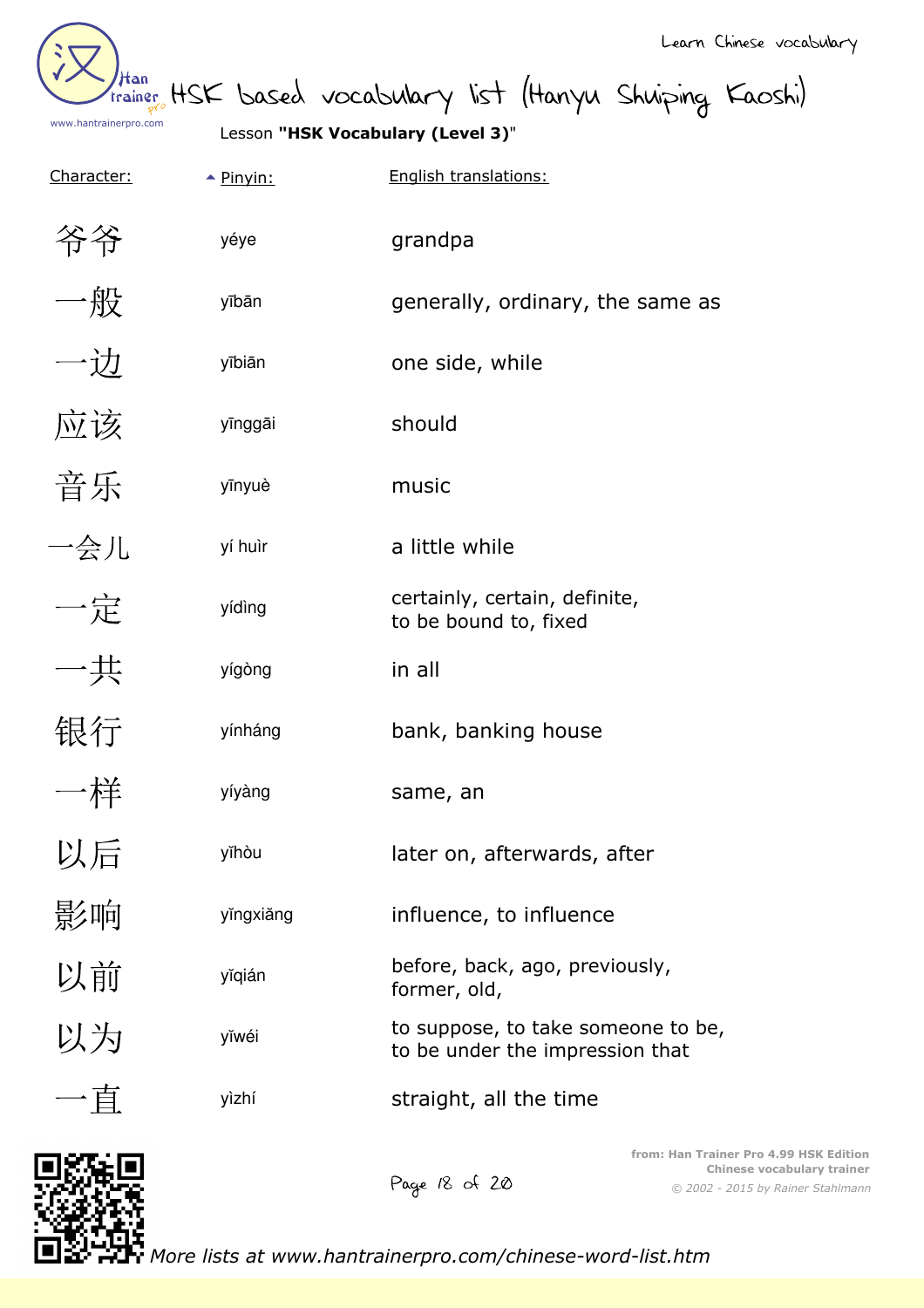

trainer HSK based vocabulary list (Hanyu Shuiping Kaoshi)

Character:  $\rightarrow$  Pinyin: English translations: 游戏 yóuxì game, to play, to play game 有名 y<sub>ŏumíng</sub> famous yòng to use, usefulness, fee again, and, also, withal, yòu as well as  $\overrightarrow{\mathcal{T}}$ yún cloud 遇到 yùdào to run into to be willing, with a will, 愿意 yuànyìto wish yuè to get over, to overstep 月亮 yuèliang moon 着急 zháojí to be anxious  $+\leftarrow$ superior, to grow, zhăng to increase, older 近 to stand, to stop, station, zhàn service point 照顾 zhàogù to look after, charge 照片 zhàopiàn photo 照相机 zhàoxiàngjī camera